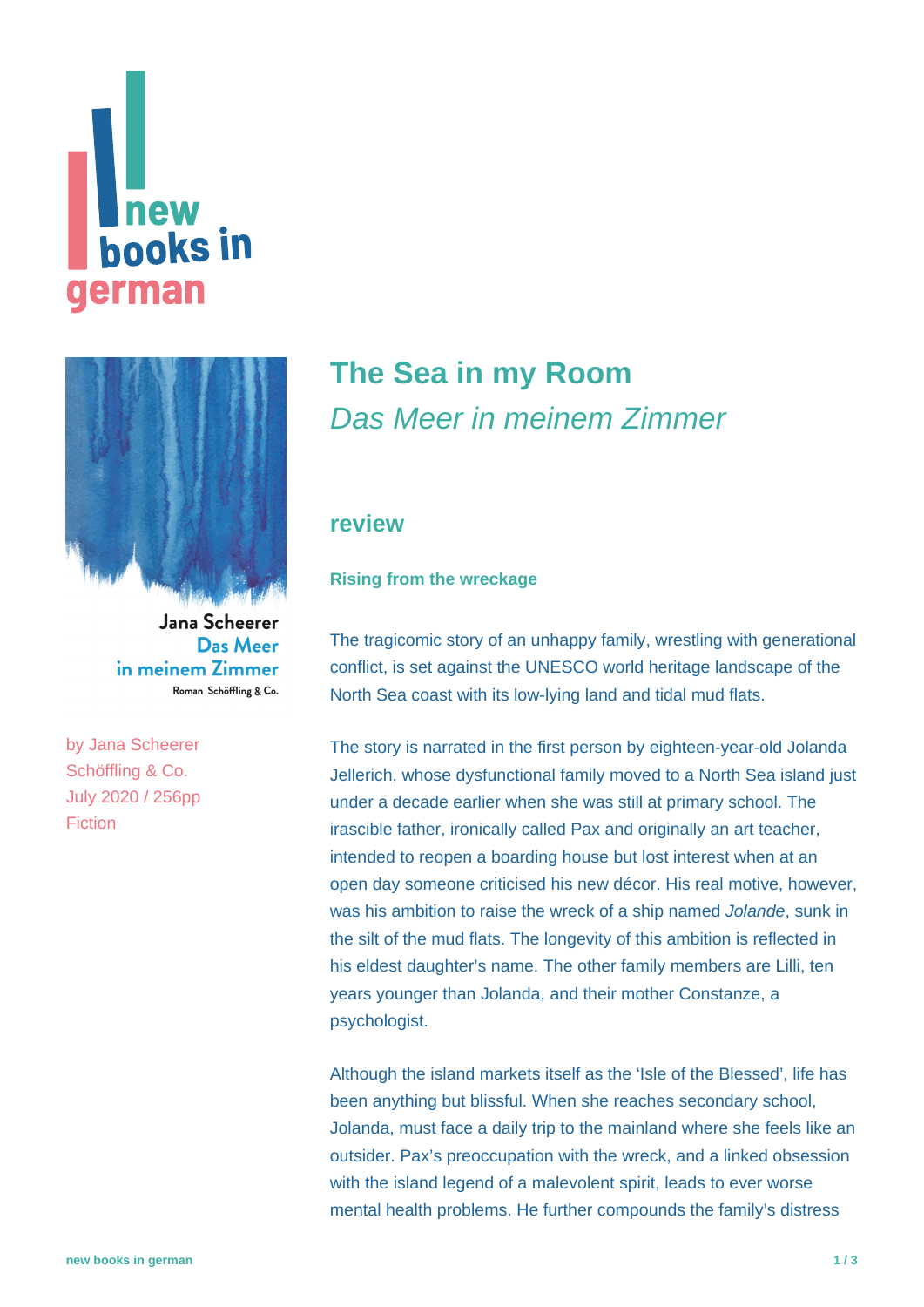through his relationship with a much younger Russian girl, much to the mortification of the adolescent Jolanda.

Pax becomes incurably ill and dies aged just fifty-three, just as Jolanda is finishing school and preparing to attend the leavers' fancydress party. The party proves a flop and when she returns to the island, Lilli is missing and the tide is rising. The two are rescued and are joined by Constanze, who, after initial denial, has now accepted that her husband is dead. Without the destabilising and unpredictable figure of Pax, the Jellerich family begins to find some tentative hope for the future.

The Sea in my Room is remarkable for its combination of humorous and tragic elements. Scheerer's writing has been described as both scurrilous and surprising, and the novel's comic aspect has elements of Monty Python. In fact, when someone telephones for the deceased Pax, Jolanda replies in the words of the dead parrot sketch. This superbly entertaining novel is a refreshingly unique twist on a classic tale of family conflict.

#### **press quotes**

'A silent story of farewell and letting go in front of a fantastically scenic backdrop: an old house on an island close to the North Sea coast.'

Jacqueline Masuck, der divan in Berlin

#### **about the author**



© Maximilian Merz

Jana Scheerer, born 1978 in Bochum, lives in Berlin. She has received several awards for her literary work, and her novel Mein Innerer Elvis was a finalist for the Oldenburg Young Adult Literature Award. Das Meer in meinem Zimmer is her third title published by Schöffling & Co.

Previous Works: My Inner Elvis, (Schöffling & Co, 2010), My Father, His Pig and Me (2004)